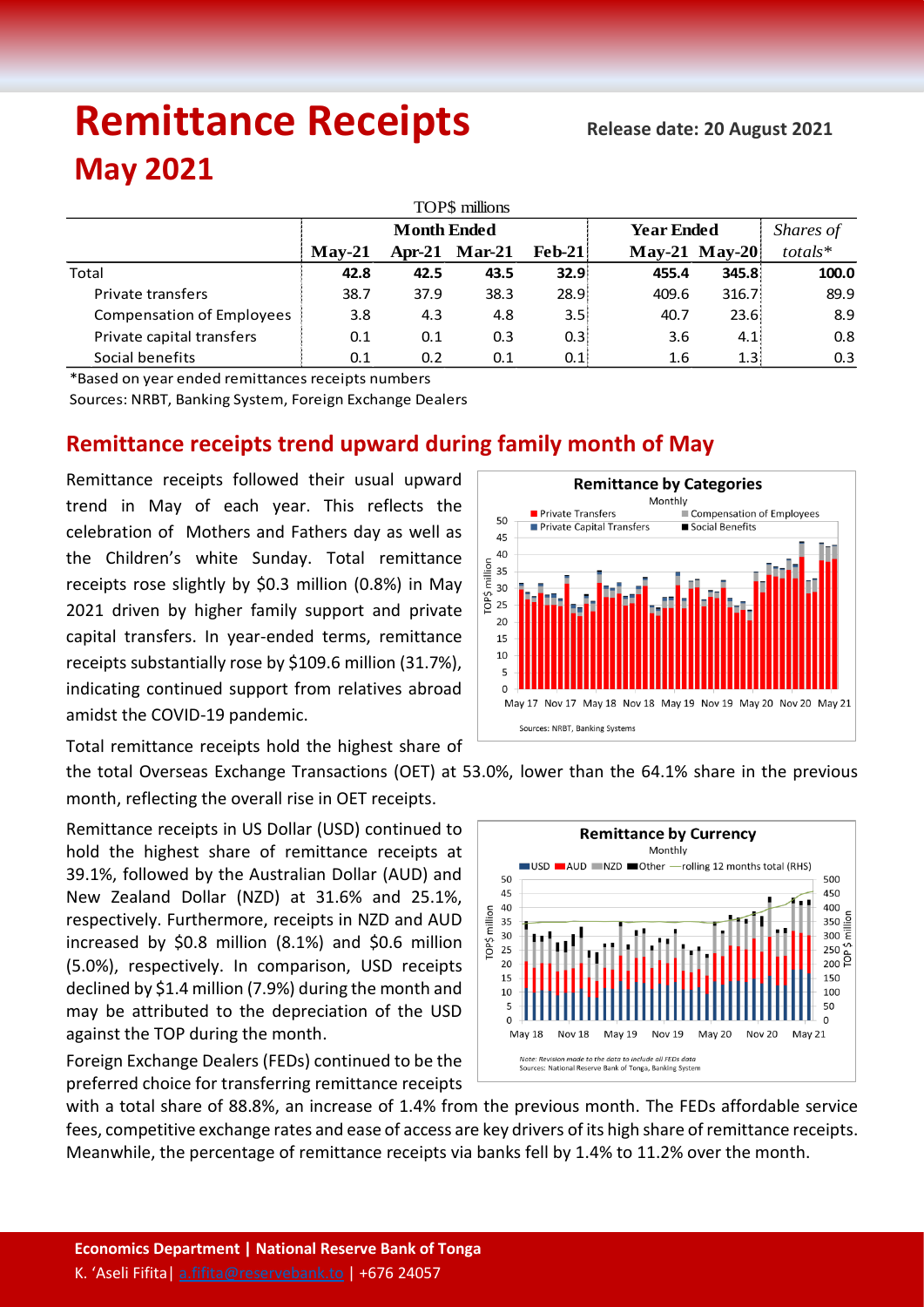#### **Private Transfers**

Over the month, private transfer receipts rose by \$0.8 million (2.2%). The family month of May usually records higher private transfer receipts, mostly monetary gifts from friends and relatives abroad. Private transfer receipts continue to hold the highest share of total remittance receipts at 90.5%. Moreover, private transfer receipts in NZD and AUD both increased by \$1.1 million (13.4%) and \$0.9 million (8.0%), respectively. Meanwhile, receipts in USD fell by \$1.2 million (7.1%). According to the United States Bureau of Economic Analysis, the level of personal income in the United States for April and May 2021 declined, which may have impacted the lower receipts from the United States in May 2021.

Nonetheless, private transfer receipts continued to rise by \$92.8 million (29.3%) annually and holds the largest remittance receipts share at 89.9%. This may contribute to higher household disposable income and consumption spending, supporting growth and revenue for local businesses during the COVID-19 pandemic.

#### **Employee Compensation<sup>1</sup>**

In May 2021, the total compensation of employees decreased by \$0.4 million (10.3%). This stemmed from lower receipts from Australia and New Zealand seasonal workers, declining by \$0.3 million (15.7%) and \$0.2 million (14.3%), respectively. Hence, total receipts from seasonal workers slightly fell by \$0.5 million (15.1%). However, other wages and salaries rose over the month by \$0.05 million (5.4%). Furthermore, to assist with the labour shortages, the Western Australia government approved a chartered flight of 150 seasonal workers to arrive in late May. This will continue to support the inflow of seasonal workers receipts.



In year ended-terms, the total compensation of employee receipts substantially rose by \$17.0 million (72.2%) and is the highest annual rise recorded to date. There are a total of 940 seasonal workers in New Zealand, while a total of 3883 seasonal workers in Australia. Receipts from seasonal workers accounted for the largest component of employee compensation receipts at 68.7% share (compared to 68.3% share in April 2021). This also reflects the rising number of Foreign Exchange Dealers targeting seasonal workers and improvement in data collection. Hence, receipts from seasonal workers in Australia and New Zealand both rose by \$11.4 million (462.9%) and \$5.5 million (64.9%), respectively. The remaining 31.3% share attributes to other wages and salaries, mostly for expatriate workers of international organizations in Tonga and may include locals involved in donor partners' development projects in Tonga.

#### **Private capital transfers & Social benefits**

 $\overline{a}$ 

Private capital transfers receipts increased by \$0.1 million (117.7%) in May 2021. This consists mostly of households' construction and renovations for the Mother's and Father's days. However, social benefits receiptsslightly fell by \$0.1 million (66.6%). Over the year, private capital transfers declined by \$0.5 million (11.8%), while social benefits mainly consisting of pension funds slightly picked up by \$0.2 million (15.0%).

<sup>&</sup>lt;sup>1</sup> Employee compensation is the sum of wages and salaries from the seasonal workers abroad, Tongan residents working short term overseas, and resident employees serving foreign organizations.